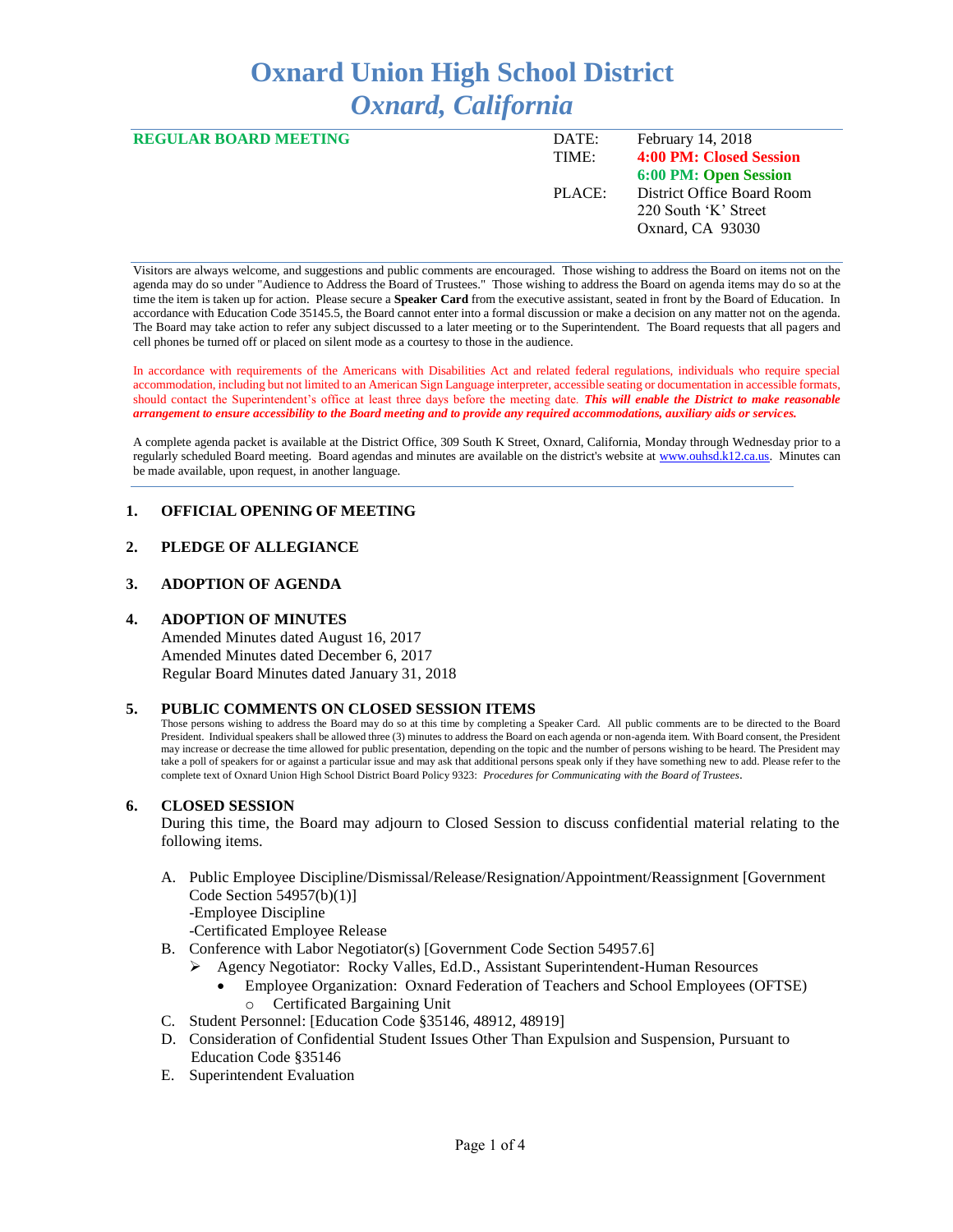Board Meeting Agenda February 14, 2018

F. Conference with Real Property Negotiator (Govt. Code § 54956.8)

 PROPERTY: 50-acres of 107.25 acres located at or near 1825 Camino del Sol, Oxnard, CA (southeast corner of N. Rose Ave. and Cesar Chaves Dr.) Ventura County Assessor Parcel No. 214-0- 020-595

AGENCY NEGOTIATOR: Sid Albaugh, Assistant Superintendent Business Services Business Services and Dr. Joel Kirschenstein, Consultant Sage Realty Group Inc.

NEGOTIATING PARTIES: Brian Edward Maulhardt, as Trustee of the Brian Edward Maulhardt Children's Support Trust

- UNDER NEGOTIATION: Price and terms of payment
- G. Conference with Real Property Negotiator (Govt. Code § 54956.8)

PROPERTY: Multiple District-owned parcels, including: (1) Bell Ranch Property, Assessor Parcel No. ("APN") 156-0-180-385, Camarillo, California; (2) South of Oxnard High School, APN 183-0-030-180; (3) District Office Campus, 220, 309, and 315 South K Street, Oxnard, CA, APNs 202-0-010-630 & -740; (4) Hueneme Road Adult School, 527 W Hueneme Road, Oxnard, CA, APN 222-0-082-625; (5) 280 and 300 Skyway Drive, Camarillo, CA, APN 230-0-130-105; and (6) 15 Stearman Street, Camarillo, CA, APN 230-0-130-115 AGENCY NEGOTIATOR: Sid Albaugh, Assistant Superintendent Business Services and Dr. Joel Kirschenstein, Consultant Sage Realty Group Inc. NEGOTIATING PARTIES: To be determined UNDER NEGOTIATION: Price and terms of payment.

H. Conference with Real Property Negotiator (Govt. Code § 54956.8) PROPERTY: 7.6 Acres located 1800 Solar Drive, Oxnard, CA, Ventura County Assessor Parcel No. 213-0-070-045 AGENCY NEGOTIATOR: Sid Albaugh, Assistant Superintendent Business Services and Dr. Joel Kirschenstein, Consultant Sage Realty Group Inc. NEGOTIATING PARTIES: NAI Capital UNDER NEGOTIATION: Price and terms of payment.

# **7. RECONVENE IN PUBLIC: REPORT ON CLOSED SESSION ACTION**

## **8. PUBLIC HEARING**

➢ 2018-2021 Certificated Bargaining Agreement Initial Sunshine Proposal

## **9. ACTION ITEMS**

A. Consideration of Adoption of Oxnard Union High School District's Sunshine Initial Proposal for the 2018-2021 Successor Agreement with the Oxnard Federation of Teachers and School Employees Certificated Bargaining Unit

## **10. RECOGNITION – Student Celebrations**

- ➢ HHS Dedicated Student Award Adrian Ayala, Principal HHS
- ➢ CHSOA Dedicated Student Award Kathy Greaves, Principal CHS

## **11. PUBLIC COMMENTS TO ADDRESS THE BOARD OF TRUSTEES**

Those persons wishing to address the Board may do so at this time by completing a Speaker Card. All public comments are to be directed to the Board President. Individual speakers shall be allowed three (3) minutes to address the Board on each agenda or non-agenda item. With Board consent, the President may increase or decrease the time allowed for public presentation, depending on the topic and the number of persons wishing to be heard. The President may take a poll of speakers for or against a particular issue and may ask that additional persons speak only if they have something new to add. Please refer to the complete text of Oxnard Union High School District Board Policy 9323: *Procedures for Communicating with the Board of Trustees.*

# **12. SUPERINTENDENT'S REPORT**

# **13. STUDENT REPRESENTATIVE TO THE BOARD – ANGELINE CESAR**

Page 2 of 4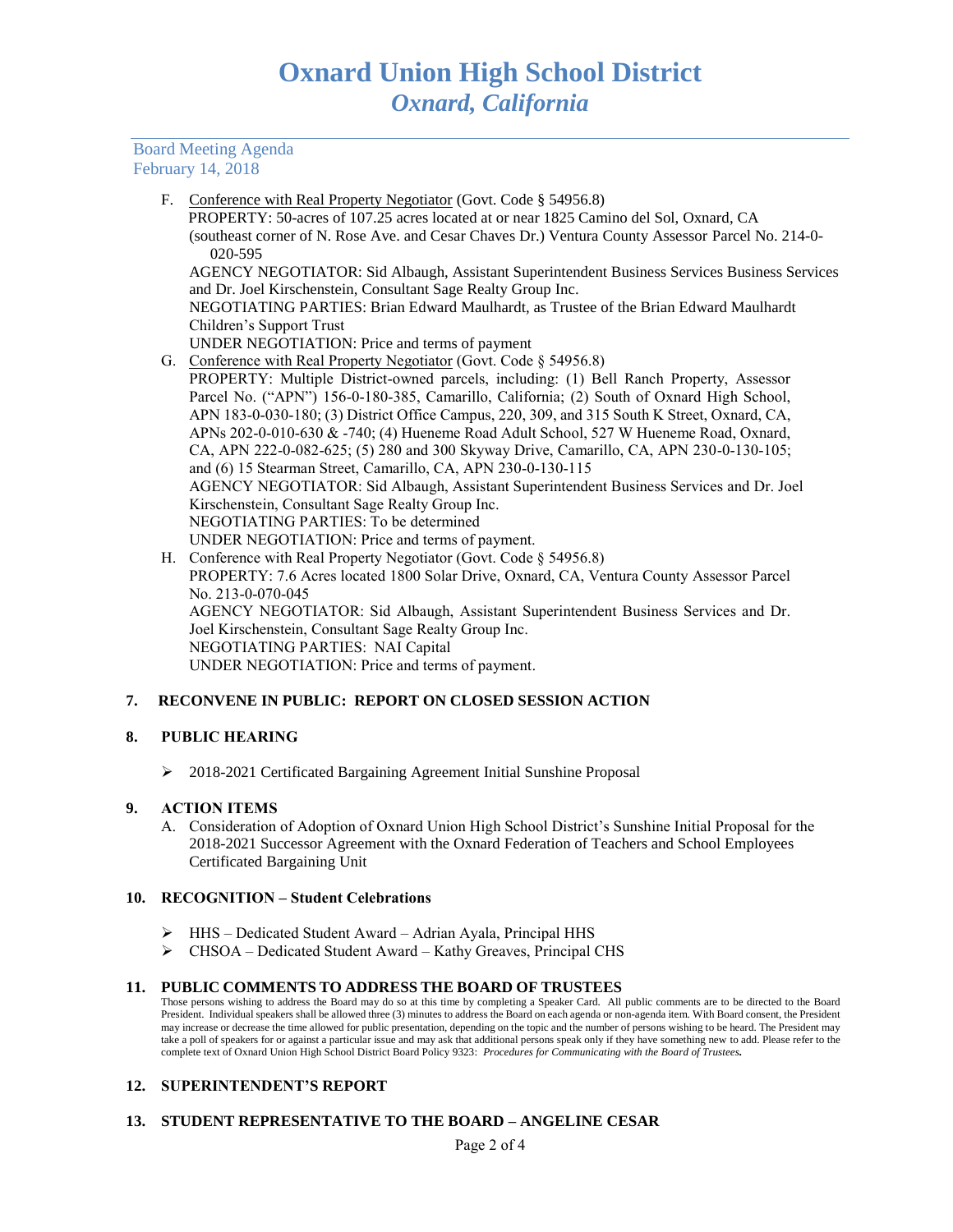Board Meeting Agenda February 14, 2018

## **14. STAFF REPORTS**

- A. Career Education
- B. Graduation Requirements Update & A-G Regulations

## **15. CONSENT CALENDAR**

## **Business Services**

- A. Consideration of Approval of Donations, January 6 February 5, 2018
- B. Consideration of Approval of Purchase Orders and Direct Pays, January 19 February 1, 2018
- C. Consideration of Adoption of Resolution No. 18-05, Resolution to Change Authorized Signatures for the Associated Student Body Checking Accounts

#### **Educational Services**

- D. Consideration of Approval of Non -Public Schools (NPS) Placements, according to the students' IEP Teams and the Director of Special Education
- E. Consideration of Approval of 2017-2018 Single Plans for Student Achievement (SPSA)
- F. Consideration of Approval of 2016-17 School Accountability Report Card (SARC)
- G. Consideration of Approval of Out of State Field Trip: Oxnard High School Key Club to Reno, NV, April 13-15, 2018 Leadership Conference
- H. Consideration of Approval of Memorandum of Understanding between Oxnard Union High School District and Oxnard College
- I. Consideration of Approval of Stipulated Student Expulsions by Agreement of the School Principal, the Student, and the Students' Parent/Guardian, as per Board Policy 5144, Section 22

## **Human Resources**

- J. Consideration of Approval of Certificated and Classified Personnel
- K. Consideration of Approval of Renewal of Internship Credential Program Agreement between National University and Oxnard Union High School District
- L. Consideration of Approval of Renewal of Student Teaching and Practicum Agreement between National University and Oxnard Union High School District

## **16. ACTION ITEMS**

#### **Business Services**

- A. Consideration of Approval of the Dignity Health Grant for the Nutrition Services Farm to School Program
- B. Consideration of Approval of Renewal of the Frank McHugh-O'Donovan Foundation, Inc. Grant for the Nutrition Services Farm to School Program
- C. Consideration of Approval of the California Department of Food and Agriculture 2017 Specialty Block Grant for the Nutrition Services Farm to School Program
- D. Consideration of Approval of Revised *Board Policy* 3553 *Free and Reduced-Price Meals* [First Reading]
- E. Consideration of Approval of Proposal to Perform a Preliminary Environmental Assessment (PEA) for the Proposed Oxnard Area Growth High School No. 8 Site
- F. Consideration of Approval to Solicit Qualifications and Proposals for Financial Advisory Services-General Obligation Bonds

## **Educational Services**

G. Consideration of Approval of Revised *Board Policy 0510 School Accountability Report Cards* [First Reading]